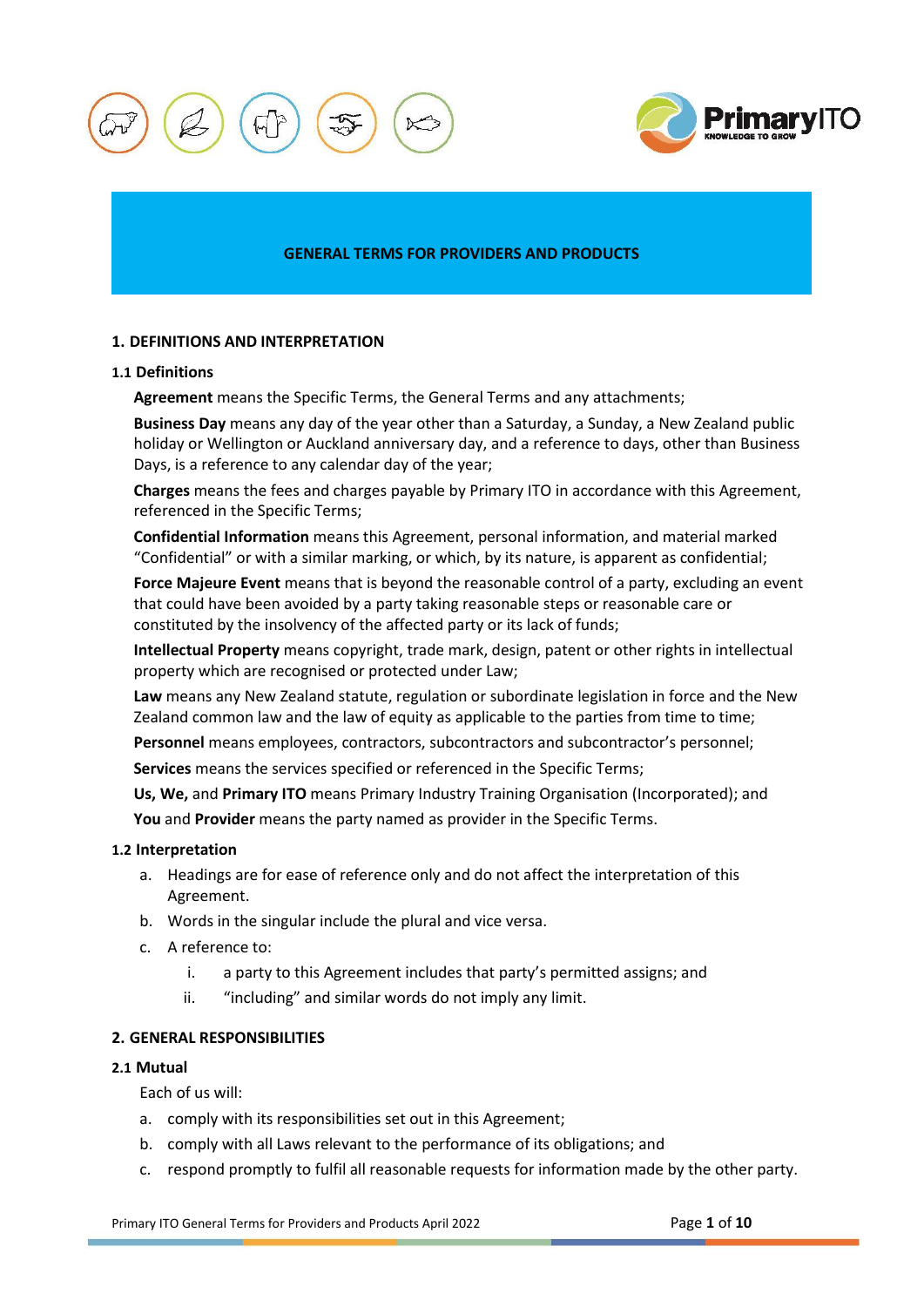



# **2.2 Provider responsibilities**

## You will:

- a. provide the Services within the agreed timeframes and in a professional manner, using all reasonable care, attention and skill;
- b. provide sufficient Personnel and ensure those Personnel have the necessary training and expertise to provide the Services;
- c. not do anything that is likely to negatively affect our reputation;
- d. comply with all our reasonable directions and requirements that we notify to you including requirements for courses, programmes and standards;
- e. immediately notify us of any issue that may impact your ability to deliver the Services as agreed;
- f. provide all information reasonably requested by us; and
- g. at all times hold, and ensure your Personnel providing the Services hold, the qualifications, licences, accreditations and registrations required to undertake the Services.

## **2.3 Primary ITO responsibilities**

We will provide you with any items that are detailed in the Specific Terms to enable you to perform the Services.

# **3. CHARGES AND TAXES**

## **3.1 Pricing**

- a. All pricing excludes GST and is in New Zealand dollars.
- b. We will reimburse you for reasonable expenses you have incurred where those expenses are detailed in the Specific Terms or where we otherwise agree in writing.

# <span id="page-1-0"></span>**3.2 Invoicing and payment**

- a. You will invoice us at the end of each month for Services undertaken during that month.
- b. Your invoices must be valid for the purposes of the Goods and Services Tax Act 1985, and you must include information that clearly shows the Services provided and how the Charges have been calculated. You will also provide us with invoices for agreed expenses.
- c. We will pay invoices by the 30th of the month following receipt of invoice.
- d. We may withhold any amount where we dispute it until the dispute is resolved but will pay the undisputed portion in accordance with clause [3.2c.](#page-1-0)
- e. We will not make any payments other than the Charges, including any payment for injury, sickness, superannuation, holidays, redundancy, or overtime.
- f. Nothing in this agreement shall create the relationship of employer or employee between Primary ITO and you.

## **3.3 Set-off and taxes**

- a. We may deduct from, or set-off against, any amount payable, any sum of money that you owe us or that is due to us under this Agreement.
- b. Except for any GST payable by us, you are to pay all taxes, levies and duties payable in connection with this Agreement under any Law.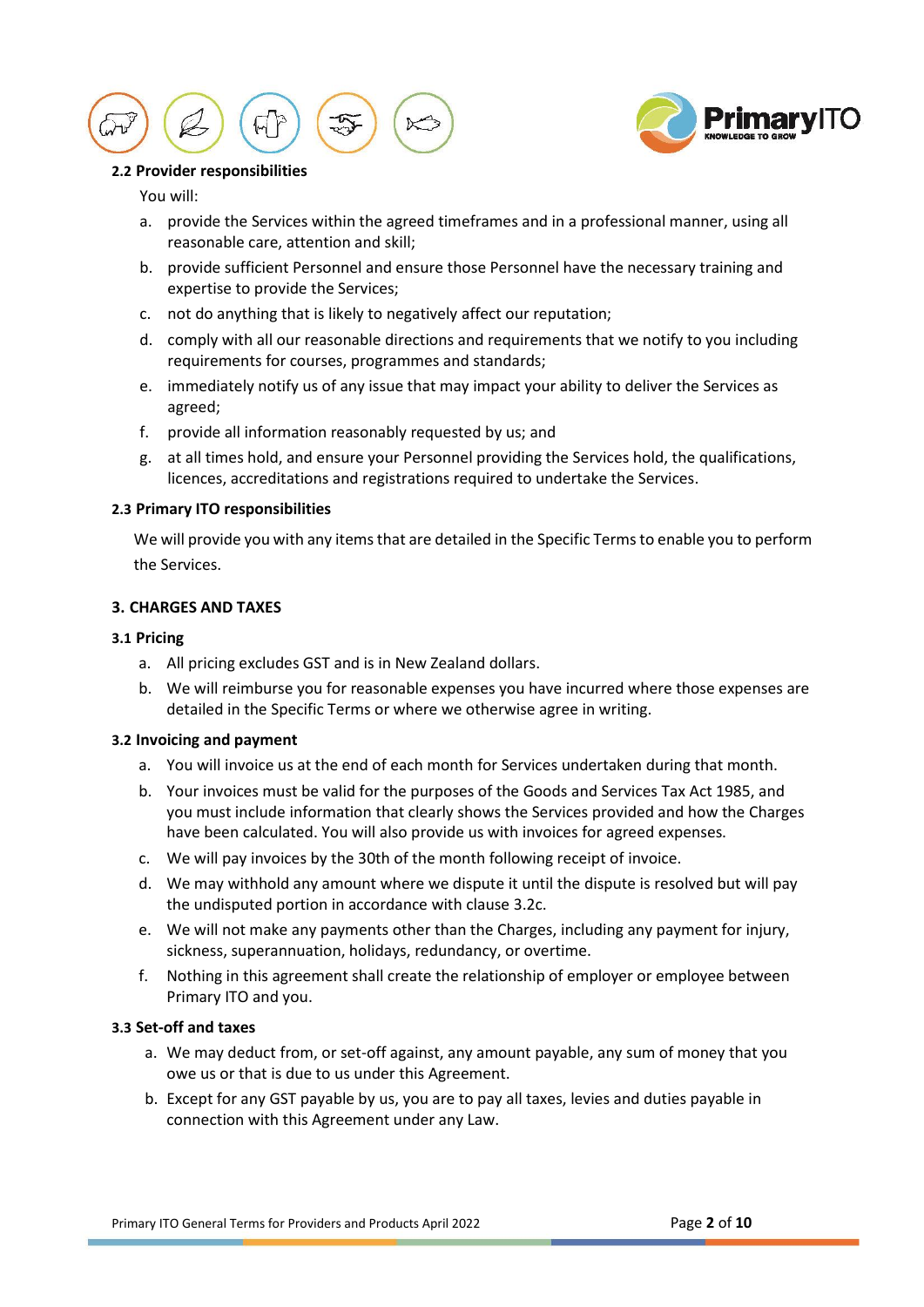



## **4. SUBCONTRACTORS**

- a. You will not subcontract the Services (or any aspect of the Services) except with our prior written consent.
- b. Where you do subcontract, you:
	- i. will ensure that each subcontractor is appropriately qualified and has the relevant experience to perform the work it is engaged to perform;
	- ii. remain fully responsible for all work carried out and for any act or omission of a subcontractor; and
	- iii. will ensure that any subcontract contains obligations on the subcontractor that are consistent with all the terms of this Agreement.

# **5. CHANGES TO SERVICES OR PROGRAMMES**

- a. We may cancel or change the dates for Services or deliverables at any time (including cancelling or changing programmes), at our discretion.
- b. Conditional on you requesting payment within 90 days of the cancellation or change:
	- i. If we cancel a programme less than 12 Business Days' before it is due to start, we will pay you 20% of the Charges that would have been payable if the programme had been supplied.
	- ii. If we cancel a programme after it has started, we will pay you for the actual hours delivered before that cancellation plus 20% of the Charges payable for the remainder of the programme.
	- iii. If we defer a programme we will reimburse your reasonable costs incurred as a result of that change.

Payment by us under this clause is in full settlement of all claims arising from the cancellation or change.

## **6. PERFORMANCE**

# **6.1 Key performance indicators**

We may measure your performance against key performance indicators. Where we undertake that measurement:

- a. you will provide us will all reasonable assistance and information;
- b. you will meet with us to discuss the evaluation outcomes if we request; and
- c. we will advise you of the evaluation outcomes.

### **6.2 Annual Moderation Report and Assessment**

If required by us, you will complete an "Annual Moderation Report and Assessment Plan" within the timeframe requested by us.

### **6.3 Other reports**

You will provide the reports listed in the Specific Terms and any we reasonably request from you.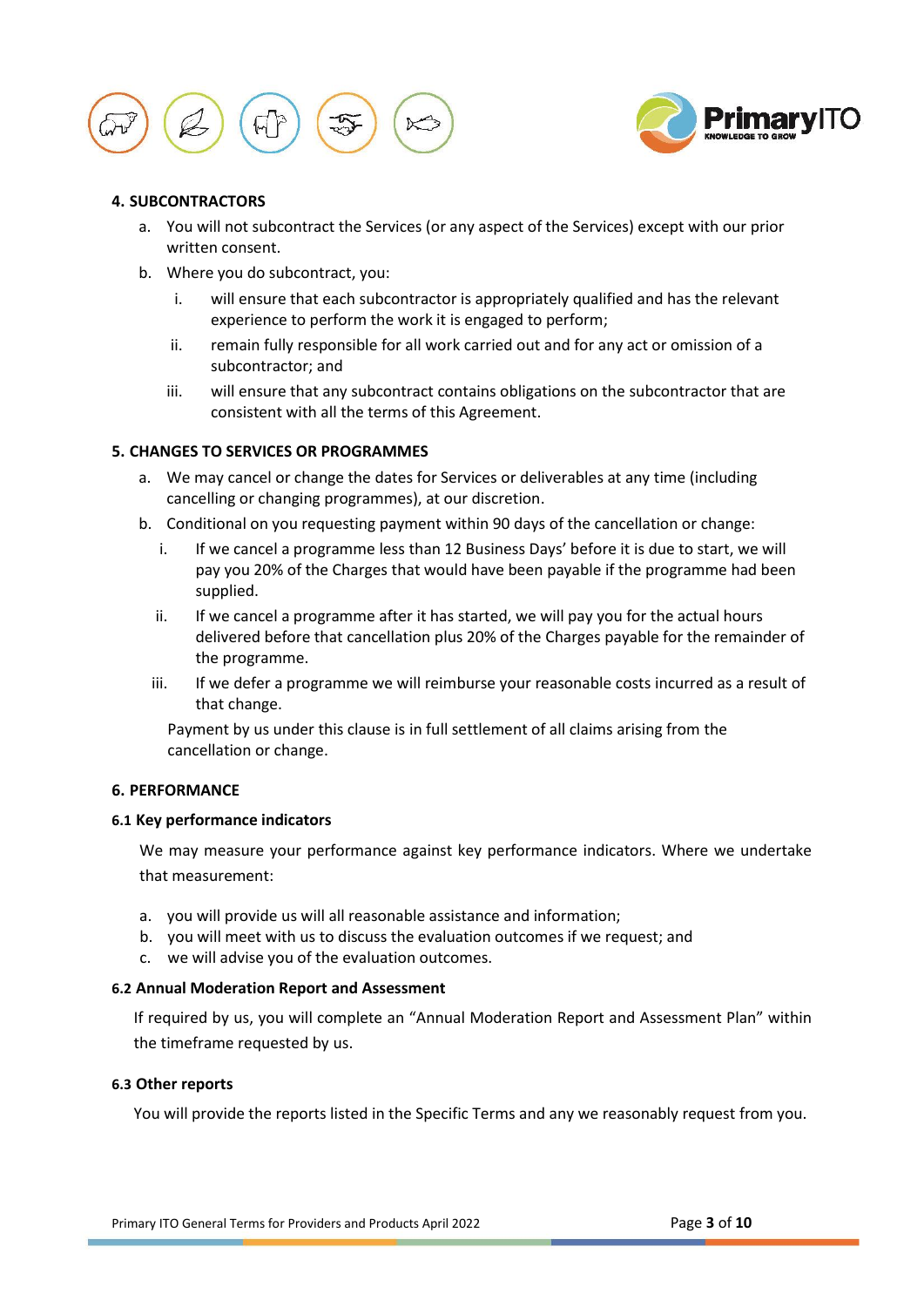



## **6.4 Replacement of Personnel**

We may require that you replace any Personnel supplying the Services if we reasonably consider that such Personnel does not meet, or has not acted consistently with, the requirements in this Agreement (including in clause [2\)](#page-0-0) or is otherwise unsatisfactory.

# **7. BRANDING AND COMMUNICATIONS**

- a. Where you are providing a learning programme:
	- i. we will use reasonable endeavours to promote it; and
	- ii. you must use any templates that we provide.
- b. You must only use our brand on materials where we have consented to that and you must use the version of our brand that we provide you (and in accordance with any directions we provide you).

### **8. COMPLIANCE**

## **8.1 Policies**

- a. You must have proper policies in place, including a policy addressing privacy in relation to trainees, and you must provide us with copies or access to such policies on request.
- b. We will notify you of relevant Primary ITO and Tertiary Education Commission policies in relation to the Services or our facilities and you must comply, and ensure all Personnel comply, with these policies.

# **8.2 Notifications**

Subject to all applicable Laws, you must immediately notify us if you or any Personnel involved in training are charged with a criminal offence or subject to an investigation (including any investigation by New Zealand Qualifications Authority (NZQA), Tertiary Education Commission (TEC), Worksafe NZ or Ministry of Business, Innovation and Employment).

### <span id="page-3-0"></span>**8.3 Health and safety**

You must have proper health and safety policies in place, and you must actively manage health and safety in accordance with all applicable Laws including:

- a. actively identifying and managing all applicable hazards and risks so far as is reasonably practicable;
- b. providing information, training, instruction, or supervision that is necessary to protect people from risks to health and safety arising from the work carried out; and
- c. monitoring the health of workers and the conditions at the workplace to prevent illness or injury to workers arising from the work carried out.

### **8.4 Records and audit**

- a. You must keep full, accurate and up-to-date records relating to the performance of the Services.
- b. You must allow us and/or any auditor or reviewer appointed by us to access your premises, personnel, and records as may reasonably be required to verify that you have complied with your obligations under this Agreement.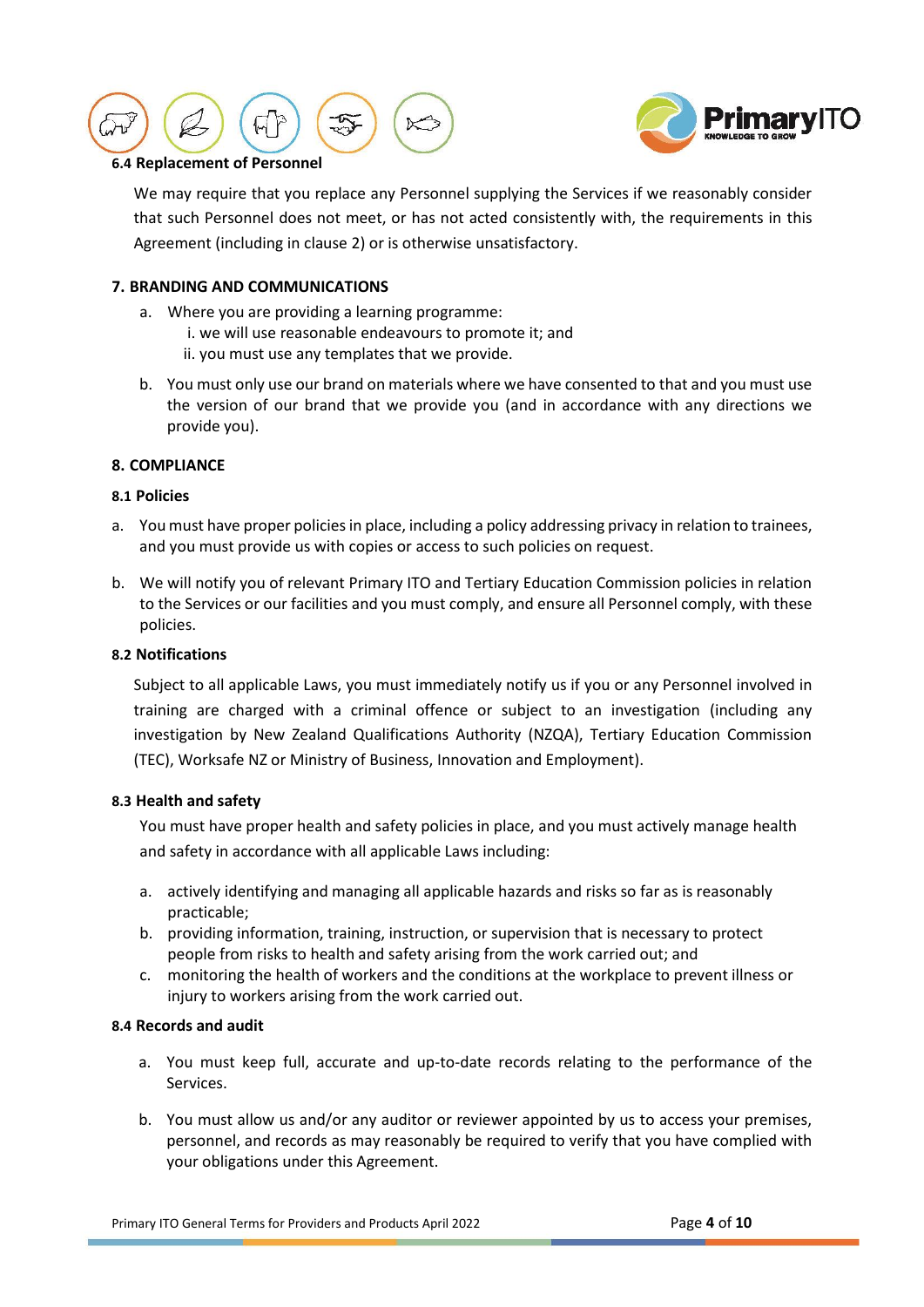



## <span id="page-4-0"></span>**9. CONFIDENTIALITY**

- a. You will keep all Confidential Information secure and:
	- i. not disclose it to any person;
	- ii. not use it for your own benefit or in any other manner which would or may harm Primary ITO's interests,

except you may disclose Confidential Information to the extent necessary:

- iii. to your Personnel for the purposes of meeting your obligations under this Agreement;
- iv. to your professional advisers for the purposes of seeking professional advice; or
- v. as required by Law.
- b. You will not make any public comment or statement (in writing or otherwise) related to this Agreement or Primary ITO except with our prior written approval.
- c. We will not use or disclose your Confidential Information, except where it is used or disclosed in the proper performance of our functions or responsibilities, for the purposes of seeking professional advice, or as required by Law.

## <span id="page-4-1"></span>**10. INTELLECTUAL PROPERTY**

### **10.1 Retained Intellectual Property**

The following Intellectual Property (including any modification, enhancement, or derivative work of that Intellectual Property) remains the property of the current owner:

- a. Intellectual Property that existed prior to the date of this Agreement; and
- b. Intellectual Property that was developed independently of this Agreement.

### **10.2 New Intellectual Property**

- a. All new Intellectual Property you create or develop in providing the Services, is owned by us on creation.
- b. If any deliverable you provide (as part of the agreement) incorporates your Intellectual Property, then you grant a fully paid license to use that Intellectual Property for our business purposes only.
- c. The materials provided by Primary ITO are not to be altered by you, without Primary ITO approval.

# **10.3 Acknowledgement of Primary ITO Intellectual Property**

You acknowledge and agree that Primary ITO or its licensor is and remains the owner of and retains all Intellectual Property rights in all materials supplied by Primary ITO including learning resources, subject to clauses 10.1 and 10.2 above, and that you will not make changes to these materials without Primary ITO approval.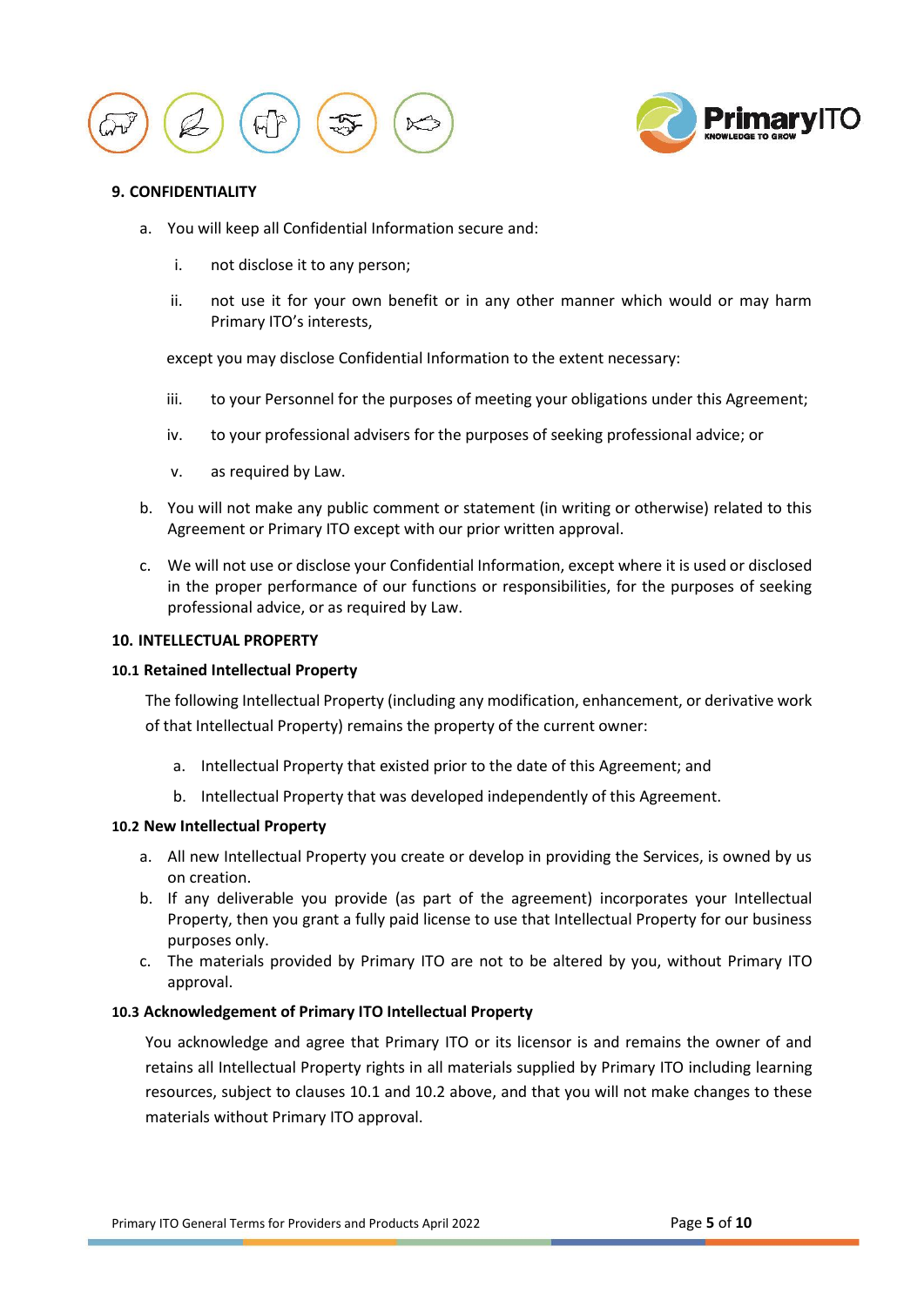



# **11. CONFLICTS OF INTEREST**

Unless excluded in the Specific Terms of the agreement, during the term of this Agreement, you must not provide services to any person or entity or be involved or interested in any other employment, activity, or business that conflicts or may conflict with the interests of Primary ITO or interferes with your ability to perform your obligations under this Agreement.

# <span id="page-5-2"></span>**12. LIABILITY**

## <span id="page-5-0"></span>**12.1 Maximum liability**

The maximum aggregate liability for either of us under or in connection with this Agreement, whether in contract, tort (including negligence), breach of statutory duty or otherwise, is the total Charges paid and payable by us for the Services over the 3 months preceding the event or events giving rise to the liability.

## <span id="page-5-1"></span>**12.2 Unrecoverable loss**

Neither of us is liable to the other under or in connection with this Agreement for any loss of profit, business, revenue, or any indirect, consequential, incidental, or special loss or damage of any kind.

## **12.3 Unlimited liability**

Clause[s 12.1](#page-5-0) and [12.2](#page-5-1) do not apply to limit your liability for:

- a. personal injury or death;
- b. fraud or willful misconduct; or
- c. breach of clauses [8.3](#page-3-0) (health and safety) or [9](#page-4-0) (confidentiality).

# **12.4 Indemnities**

Both parties fully indemnify the other and its officers, employees, and contractors from and against any and all liability, losses, damages, costs and expenses awarded against, incurred or suffered by Primary ITO or such persons arising out of or resulting from:

- a. your unlawful, negligent, or willful act or omission; or
- b. any allegation, claim or proceeding that Primary ITO's possession or use of any information or material supplied by you under this Agreement infringes any third party's Intellectual Property Rights.

### **12.5 No liability for the other's failure**

Neither party will be responsible, liable, or held to be in breach of this Agreement for any failure to perform its obligations under this Agreement or otherwise, to the extent the failure is directly caused by the other party failing to comply with its obligations under this Agreement, or by the negligence or misconduct of the other party or its Personnel.

### **12.6 Mitigation**

Each party must take reasonable steps to mitigate any loss or damage, cost or expense it may suffer or incur arising out of anything done or not done by the other party.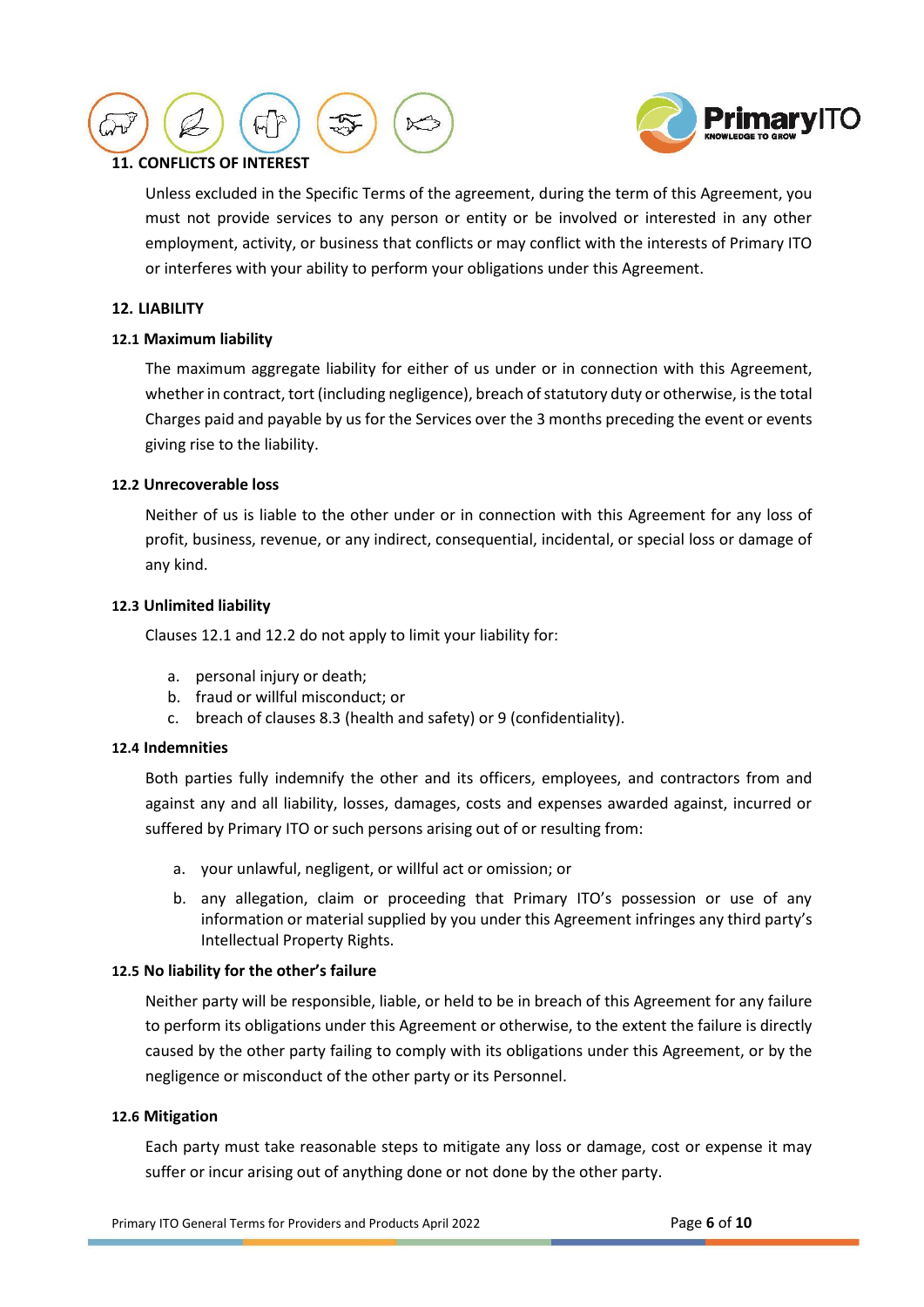



# **13. INSURANCE**

You will maintain, at your own cost, adequate insurance in respect of its potential liability for loss or damage under this Agreement, including insurance for liability (including public, statutory and employer liability where relevant), damage or material losses, and, where your business includes use of a motor vehicle, commercial motor vehicle cover, with a limit of at least \$1,000,000 for any one claim or series of claims arising out of one event.

# <span id="page-6-0"></span>**14. TERM AND TERMINATION**

## **14.1 Term**

- a. The initial term of this Agreement is set out in the Specific Terms.
- b. At the end of the initial term, this Agreement may automatically renew if Primary ITO agree with you to renew and not terminate.
- c. Each term is subject to early termination in accordance with this claus[e 14.](#page-6-0)

# **14.2 Termination for convenience**

Either party may terminate this Agreement for convenience with 90 days' notice.

# <span id="page-6-1"></span>**14.3 Termination for breach**

In addition to the other rights to terminate, either party may, by notice to the other party, immediately terminate this Agreement if either party:

- a. commit any material breach of this Agreement and the breach is not:
	- i. remedied within 10 Business Days of the receipt of notice to remedy the breach; or
	- ii. capable of being remedied;
- b. have an administrator, receiver, liquidator, statutory manager, or similar appointed, become subject to any form of external administration, suspend or threaten to suspend the payment of its debts, or cease or threaten to cease to continue business for any reason;
- c. are unable to perform the duties for 30 days or more due to Force Majeure;
- d. if you compete against us either on your own or jointly with another person or entity; or
- e. commit any act that our reasonable opinion has or may seriously damage its reputation or interests, or you are subject to a significant health and safety risk.

# **14.4 Termination for change in funding**

In addition to the other rights to terminate, we may terminate this Agreement immediately by notice in writing if:

- a. our funding is reduced or removed; or
- b. we are impacted by changes in policy or direction by government or government agencies including the Tertiary Education Commission.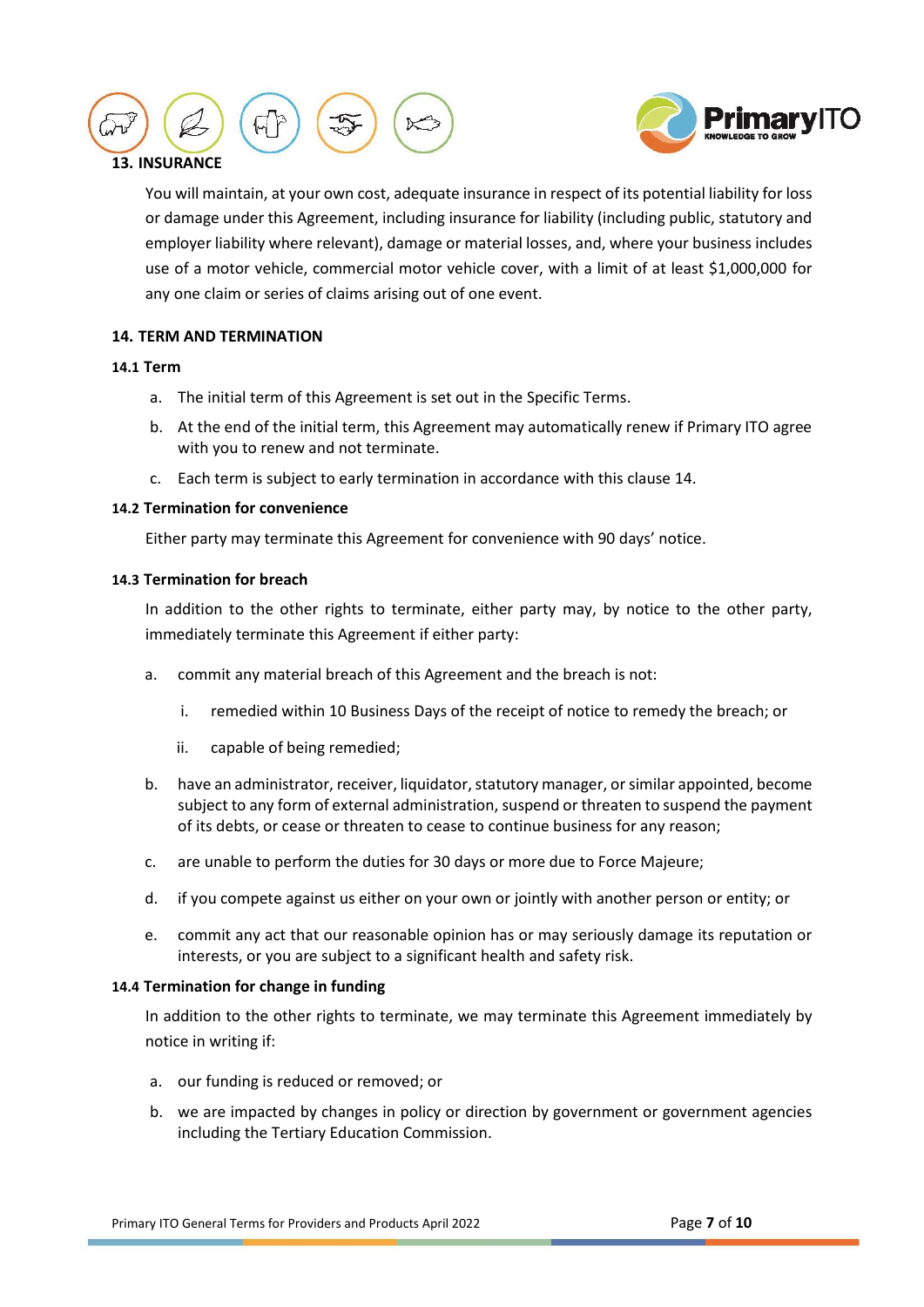



# **14.5 Termination for failure to pay**

You may terminate this Agreement if we fail to pay, provided that the charges have been properly invoiced in a timely manner, are not the subject of a dispute, at least 3 months charges' are outstanding and are at least 30 days overdue and that the failure to pay is not remedied within 10 Business Days of receiving notice from you.

## **14.6 Consequences of termination**

Expiry or termination of this Agreement does not affect each party's rights and obligations accrued before the expiry or termination date. We will pay the Charges for agreed Services provided before the expiry or termination date, except where we terminate this Agreement under claus[e 14.3.](#page-6-1) Clauses which, by their nature are intended to survive expiry or termination, including clauses [9,](#page-4-0) [10,](#page-4-1) and [12,](#page-5-2) continue in force.

## <span id="page-7-0"></span>**15. DISPUTE RESOLUTION**

## **15.1 Good faith negotiations**

- a. Before taking any court action, either of us will use best efforts to resolve any dispute through good faith negotiations.
- b. If resolution cannot be reached, either of us may refer the dispute to mediation by written notice to the other party. The mediation will be conducted by a single mediator, in accordance with the terms of the Resolution Institute Standard Mediation Agreement and at a fee to be agreed by the parties. If the parties fail to agree on the identity of the mediator and/or the mediator's fee within 5 Business Days of referral of the dispute to mediation, the mediator will be chosen, and the mediator's fee determined, by the chairperson for the time being of the Resolution Institute (or his or her nominee). The mediation will be held in Wellington unless agreed otherwise.

### **15.2 Obligations continue**

Each party must, to the extent possible, continue to perform its obligations under this Agreement even if there is a dispute.

### **15.3 Right to seek relief**

This clause [15](#page-7-0) does not affect either party's right to seek urgent interlocutory and/or injunctive relief.

## **16. GENERAL**

### **16.1 Force Majeure**

Neither of us is liable to the other for any failure to perform its obligations under this Agreement to the extent caused by a Force Majeure Event, provided that the affected party:

- a. immediately notifies the other party and provides full information about the Force Majeure;
- b. uses best endeavours to overcome the Force Majeure; and
- c. continues to perform its obligations as far as practicable.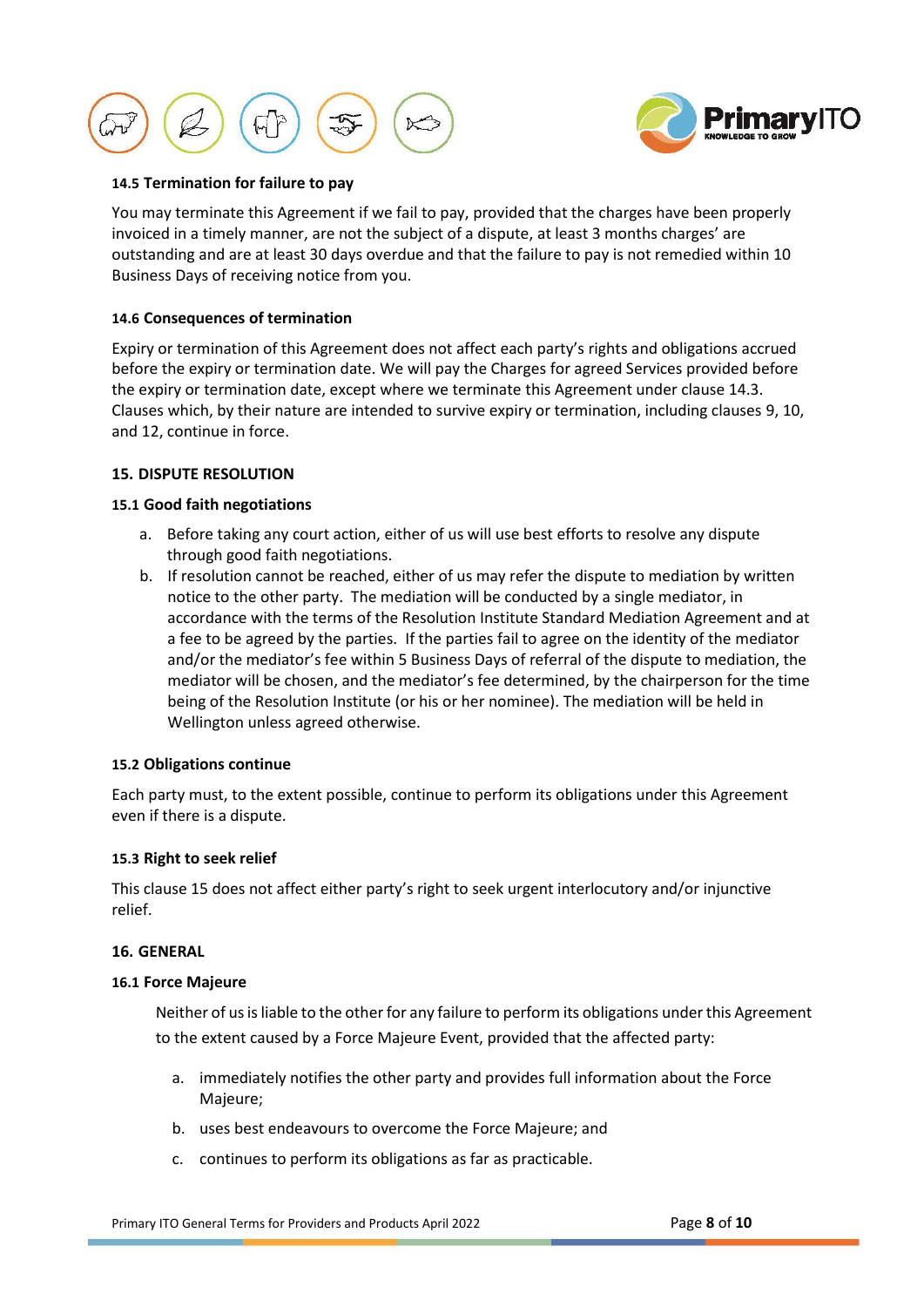



## **16.2 Waiver**

To waive a right under this Agreement, that waiver must be in writing and signed by the waiving party*.* 

## **16.3 Independent contractor**

The Provider is an independent contractor of Primary ITO. No other relationship (e.g. joint venture, agency, trust or partnership) exists under this Agreement.

### **16.4 Notices**

A notice given by a party under this Agreement must be delivered via email to an email address notified by the other party for this purpose. If the notice is given under clause 14, a copy of that email must be immediately delivered (by hand or courier) to the Chief Executive or equivalent officer of the other party at the other party's last known physical address.

### **16.5 Severability**

Any illegality, unenforceability, or invalidity of a provision of this Agreement does not affect the legality, enforceability or validity of the remaining provisions of this Agreement.

#### **16.6 Variation**

Any variation to this Agreement must be in writing and signed by both parties.

### **16.7 Entire Agreement**

This Agreement constitutes the entire agreement of the parties with respect to its subject matter and supersedes all previous agreements, arrangements, understandings or representations relating to that subject matter. The terms of this Agreement prevail over the terms contained in any standard conditions of sale, invoices, packing slips, delivery dockets and other communications from either party or its Personnel, even if the other party signs or otherwise purports to accept any such terms.

### **16.8 Change of ownership**

You must advise us in advance of any change of ownership to the Provider and receive our consent in writing that this change is acceptable to Primary ITO for continuation of this agreement.

# **16.9 Assignment**

You may not assign or transfer any right or obligation under this Agreement. You remain liable for your obligations under this Agreement despite any approved assignment, subcontracting, or transfer.

#### **16.10 Law**

The Agreement is governed by, and must be interpreted in accordance with, the laws of New Zealand. Each party submits to the non-exclusive jurisdiction of the Courts of New Zealand in relation to any dispute connected with this Agreement.